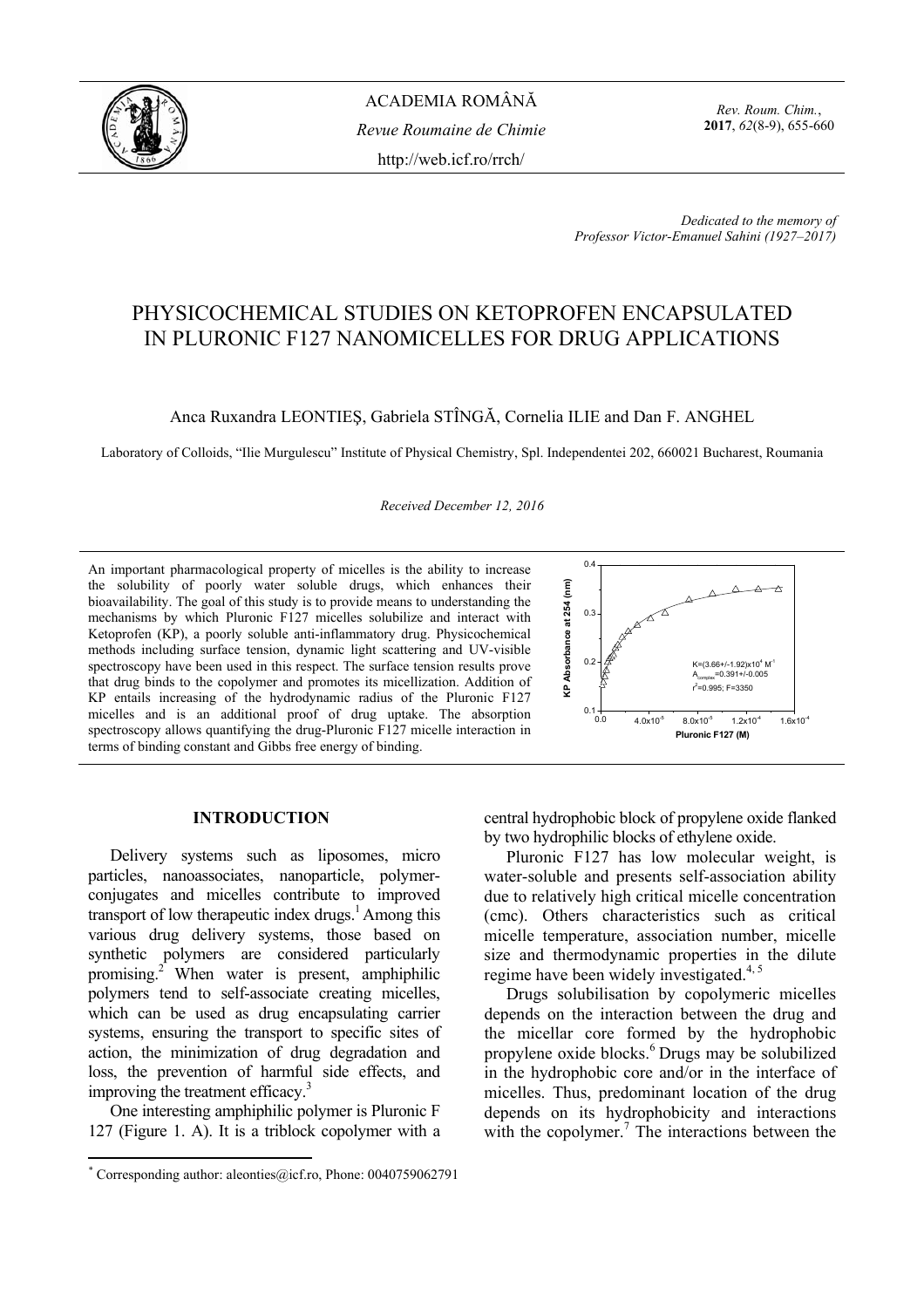drug molecules and the non-ionic micellar copolymeric systems can be described by the hydrophobic effect and the hydrogen bonds effect (determined by the association of drug molecules with the polyethylene glycol head groups of the copolymer).

Ketoprofen (KP) (Figure 1 B), is a poorly watersoluble (water solubility  $\approx 0.13$  mg·mL<sup>-1</sup> at 25°C), non-steroid anti-inflammatory drugs. As most antiinflammatory drugs, KP produces adverse effects to the human body. By incorporating the drug in a delivery system its bioavailability may be enhanced and the adverse effects reduced. Various polymers such as sodium alginate, poly lactic acid, chitosan, poly amino acids are used for the development of drug delivery systems containing nanoparticles, micelles, polymer conjugates*.* 8

In this context, it is important for us to understand the behaviour of non-ionic micelles in presence of drugs. Although several general rules have been developed regarding the solubilisation of poorlysoluble drugs by micelles, the complete mechanism is not fully understood and despite the large number of publications devoted to the interaction between drugs and copolymer micelles, the results are still hazy.<sup>5</sup>

The goal of this study is to provide a molecularlevel understanding of the interaction and solubilisation mechanism of KP molecules in Pluronic F127 aqueous micelles. The study was done by surface tension, dynamic light scattering (DLS) and UV-visible spectroscopy. The surface tension brought information about the adsorption ability at water/air interface of Pluronic F127 in the presence of KP. The micelle size of surfactant in the absence and presence of KP was evaluated by DLS. The interaction of fixed concentration of KP with Pluronic F127 was investigated by UV-visible spectroscopy and the results allowed determining the binding constant of KP and the Gibbs free energy of binding.

#### **MATERIALS AND METHODS**

All compounds were used as received. Pluronic F127 (formula  $EO<sub>100</sub>$ -PO<sub>65</sub>-EO<sub>100</sub>, nominal molecular weight  $12600 \text{ g/mol}^{-1}$ ) was provided by BASF. The molecular weight of the PO segment is 3780 and 70 %wt. of the chain is made up of EO. KP was purchased from Sigma-Aldrich. Aqueous solutions were prepared with distilled water obtained with a Simplicity UV Millipore apparatus.

#### **Sample preparation**

Pluronic F127 aqueous solutions were prepared by dissolving the copolymer in water under gentle stirring using the "cold method".<sup>10</sup> Solution series were prepared by dilution of a  $8 \cdot 10^{-3}$ M stock solution. An aqueous solution of KP was added to the Pluronic F127 solutions and the samples were sonicated for 8 h to allow incorporation of KP into the micelles. Temperature was kept at 25°C throughout all experiments. All the samples were equilibrated for at least 24 h before the measurements.

Surface tension of aqueous solutions of Pluronic F127 in the absence and presence of fixed concentration of KP were measured at 25°C by computer controlled ring method. The data were collected from a K11, Krüss tensiometer. The error of measurements was of  $\pm$  0.08%. The standard deviation of the mean never deviated  $\pm$  1.2% of the mean. The precision of the surface tension apparatus was  $0.1 \text{ mN·m}^{-1}$ .

The diameters of the Pluronic F127 micelles in absence and presence of KP were estimated by measuring their DLS with a Zeta seizer, Nano ZS (Malvern) Instruments. Analyses were performed with at 633 nm "red" laser at an angle of 173°. The hydrodynamic radii  $(R<sub>h</sub>)$  of the micelles were obtained from the Stokes-Einstein equation (eq. 1), assuming that the aggregates were spherical and non-interacting $11$ :

$$
R_h = k_B T / 3\pi \eta D \tag{1}
$$

where  $k_B$  is the Boltzmann constant, T is the absolute temperature, η is the viscosity of the solvent,  $D = \Gamma/k^2$  is the diffusion coefficient obtained from the average characteristic line width (Γ) and  $k^2$  is the magnitude of the scattering vector.



Fig. 1 – Chemical structures of (A) Pluronic F127 where  $a = 100$  (ethylene oxide units) and  $b = 65$  (propylene oxide units) and (B) Ketoprofen.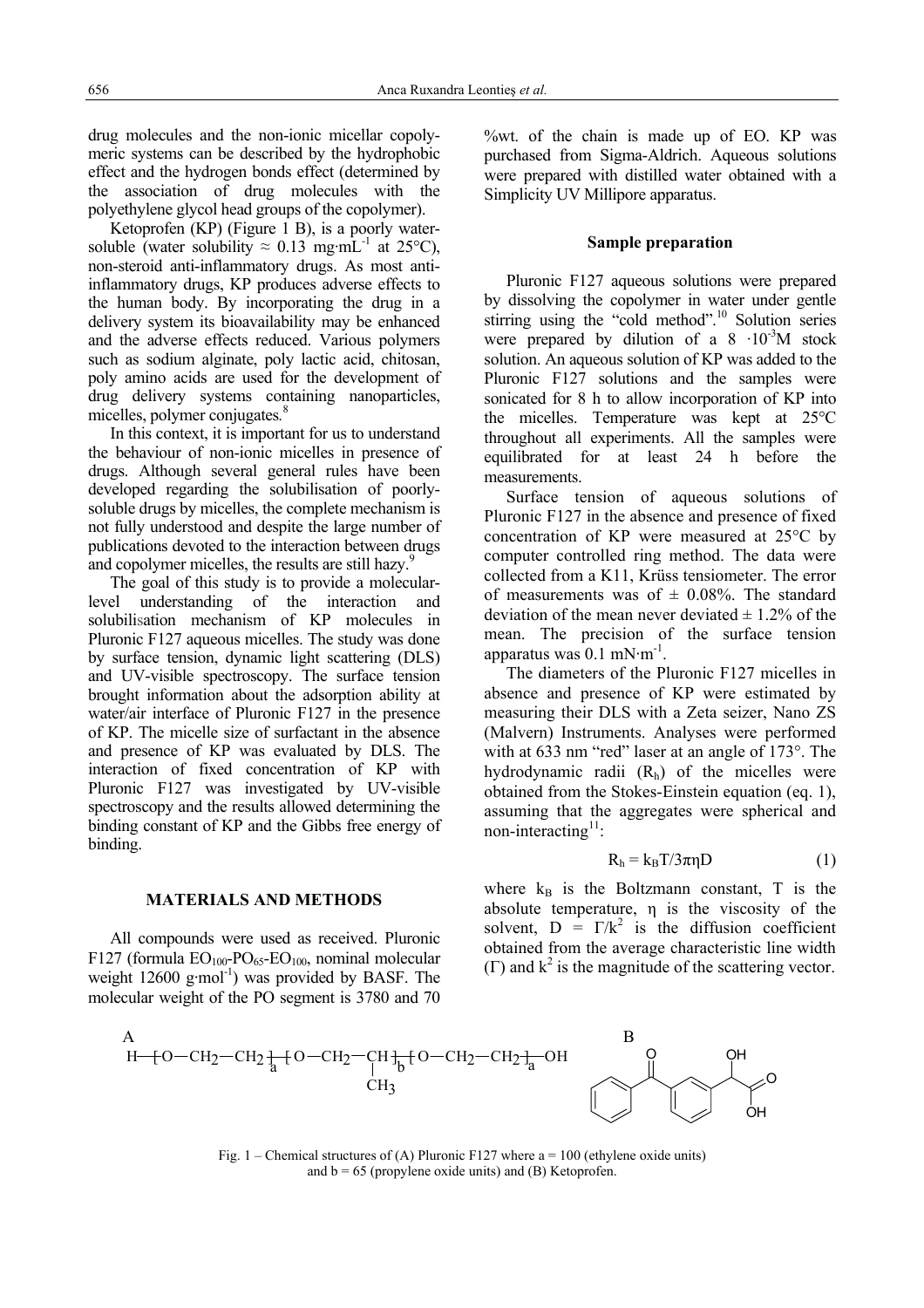UV-vis spectra of aqueous KP  $(1.15 \cdot 10^{-5} \text{ M})$ and KP encapsulated in Pluronic F127 micelles were recorded with a Varian-Cary 100 Bio spectrophotometer using 1 cm quartz cells, in the range 200–800 nm.

# **RESULTS AND DISCUSSION**

# **1. Surface tension measurements**

Surface tension measurements have been used to determine the cmc of Pluronic F127, the critical aggregation concentration (cac) and the complete uptake concentration (cuc) of KP by the surfactant micelles. The cac represents the onset of KP incorporation into the Pluronic F127 micelles, and cuc is the concentration where almost all drug molecules are solubilised in the copolymer aggregates (Table 1).

In the case of aqueous Pluronic F127 solution, a substantial decrease in surface tension even at very low copolymer concentrations is seen, reflecting the surface activity of the copolymer (Figure 2). Two breaks in the curve of surface tension against log concentration are observed. These two break points in surface tension–log concentration plots extending over a wide range of concentrations have been observed for EO-PO block copolymers, particularly at ambient temperatures and for polymers with high percentage of  $EO$ .<sup>12</sup> The first break is attributed to the rearrangements of the copolymer molecules at the air/water interface and the second is identified as the cmc. The first break is observed at a characteristic copolymer concentration  $(2.4 \cdot 10^{-6} M)$ , after which the surface tension values continue to decrease until a second break appears. The further increase of copolymer concentration determines invariable surface tension. The higher concentration break in the surface tension curve corresponds to the cmc  $(6.35 \cdot 10^{-4} M)$  a value in agreement with the literature, $13$  and signifies the formation of polymolecular micelles. The cmc is most simply defined as the concentration of copolymer at which micelles are formed. When the copolymer concentration is below the cmc, the copolymers exist in the form of unimers. However, as the copolymer reaches a concentration just above its cmc, a dynamic equilibrium is established between unimers and micelles. Then, as the concentration of Pluronic F127 continues to increase above the cmc, the number of micelles raises, while the concentration of unimers remains constant (equal to cmc).



Fig. 2 – Surface tension data for aqueous solutions of (blue triangles) Pluronic F127 and (red triangles) Pluronic  $F127 + KP$  system, plotted as a function of copolymer concentration.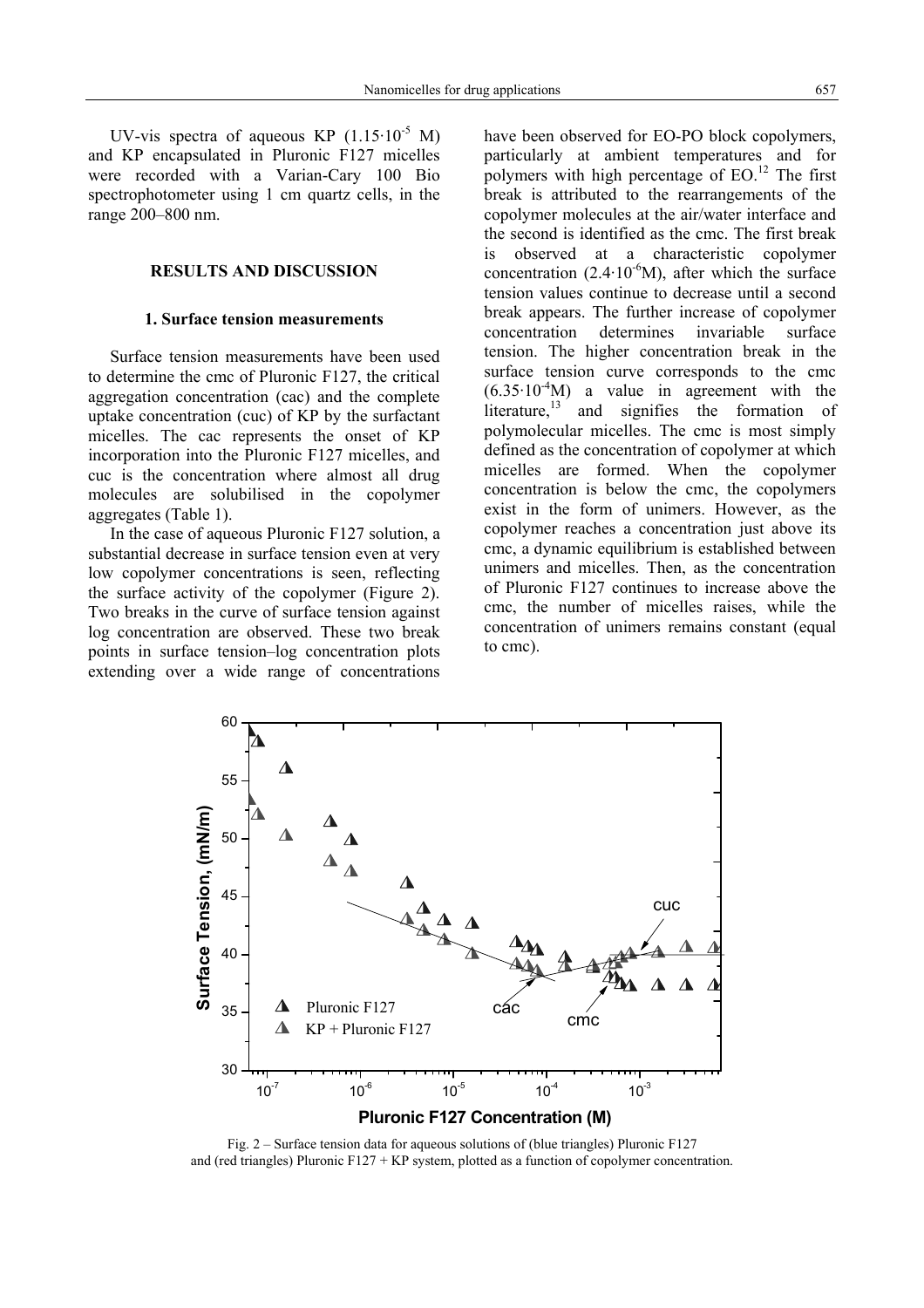| cac and cuc values for Pluronic $F127$ in absence and presence or |                                     |                                   |                                             |                 |  |  |  |
|-------------------------------------------------------------------|-------------------------------------|-----------------------------------|---------------------------------------------|-----------------|--|--|--|
|                                                                   | <b>Compounds</b>                    | $\text{cmc (M)}$ $\text{cac (M)}$ |                                             | $\vert$ cuc (M) |  |  |  |
|                                                                   | Pluronic F127<br>Pluronic F127 + KP | $6.35 \cdot 10^{-3}$              | 7.14.10 <sup>-5</sup> 7.94.10 <sup>-3</sup> |                 |  |  |  |

*Table 1*  Cmc, cac and cuc values for Pluronic F127 in absence and presence of KP

A very interesting adsorption phenomenon observed commonly during micellization studies is the reduction of cmc upon drug solubilisation. The surface tension data in Figure 1 shows that the KP molecules alter the adsorption isotherm of the copolymer at the water/air interface. Similar adsorption behaviour was reported in the literature for copolymer Eudragit copolymer/Flurbiprofen mixture<sup>14</sup> and polymer/surfactant complexes.<sup>15</sup> Several distinct regions in the surface tension graphs of the Pluronic F127/KP mixture are delimited between the break points. The drug lowers the surface tension (below that of the polymer alone) until the first break point (cac) is reached on the adsorption isotherm. In this particular case, cac is below cmc. It represents the concentration at which the drug starts to be solubilized into the surfactant micelles. Below the cac, the drug molecules are hydrophobic and form complexes with amphiphilic Pluronic F127 unimers at the water/air interface. However, above the cac, a slight increase in surface tension isotherm occurs. The increase in surface tension is caused by desorbing some of the drug molecules and/or polymer/drug complexes from the water/air interface to bulk. This increase takes place until the second break point (cuc) of the Pluronic F127/KP

adsorption isotherm. The third region corresponds to the concentrations at which almost all drug molecules are loaded in the micelles. A similar behaviour was observed for the Pluronic /Flurbiprofen system.<sup>16</sup>

# **2. Dynamic light scattering measurements**

The encapsulation of KP into Pluronic F127 micelles was verified by DLS measurements, by determining the micelle hydrodynamic radii  $(R_h)$  in the absence and presence of KP at two different polymer concentrations. The variation of the  $R_h$  of the Pluronic F127 micelles and of the Pluronic F127/KP is presented in Table 2. For the Pluronic F127 of  $1.59 \cdot 10^{-3}$ M, the R<sub>h</sub> was of 1.51 nm. When KP was introduced in the micellar system, the  $R<sub>h</sub>$ increased to 2.02 nm. This proves that the drug has been encapsulated inside the micelle. By increasing the copolymer concentration, the empty micelle dimension increases to 2.13 nm. KP addition does not significantly affect the micelle dimension ( $R_h$  = 2.05 nm). This is because at high copolymer concentration the drug is solubilised in a larger number of micelles.

| Samples                                     | $R_h(nm)$ | Pdi* |
|---------------------------------------------|-----------|------|
| Pluronic F127 $(1.59 \cdot 10^{-3} M)$      | 1.51      | 0.25 |
| Pluronic F127(1.59·10 <sup>-3</sup> M) + KP | 2.02      | 0.34 |
| Pluronic F127 (3.9 $10^{-3}$ M)             | 2.13      | 0.28 |
| Pluronic F127 (3.9 $10^{-3}M$ )+ KP         | 2.05      | 0.32 |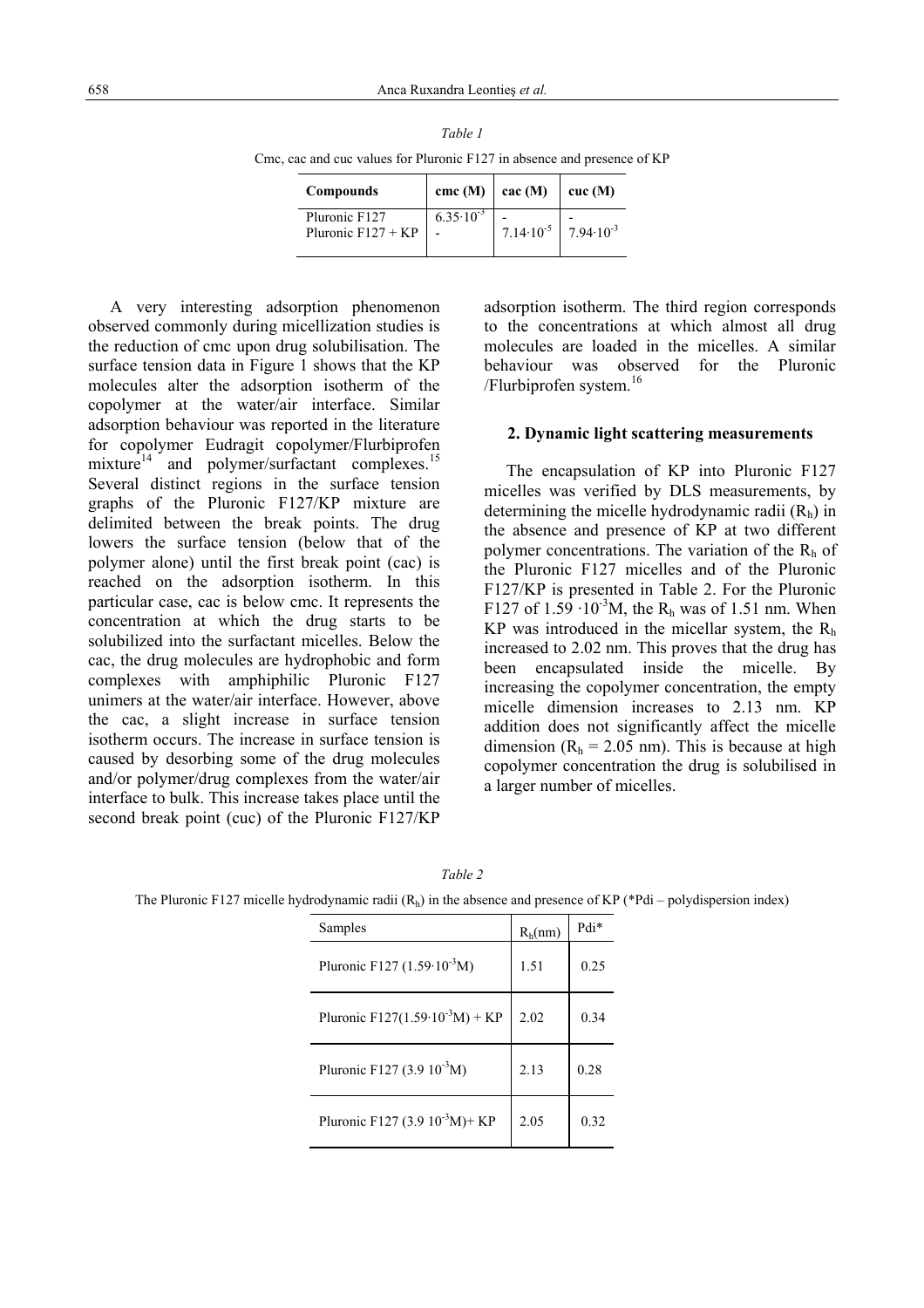#### **3. UV-vis spectroscopy**

The absorption measurements were used to quantify the binding constant,  $K_b$ , of the drug-Pluronic F127 complex. The variation of absorbance at the characteristic wavelength of 254 nm for KP as a function of Pluronic F127 concentration is presented in Figure 3. The symbols in Figure 3 represent the experimental data and the full line is the result of nonlinear fitting using Eq. (2):

A 
$$
\frac{A_0 + A_b K_b[Pluronic F127]}{1 + K_b[Pluronic F127]}
$$
 (2)

where, A is the measured absorbance,  $A_0$  is the absorbance of the drug in the absence of surfactant,  $A_b$  is the absorbance of the drug bound to copolymer micelles, and [Pluronic F127] is the working molar concentration of polymer. This equation allowed the best fitting in obtaining  $K_b$ when the concentration of the bound drug is smaller than its initial concentration.<sup>17</sup>

The absorbance increases with surfactant concentration up to a concentration of approximately  $1.2 \cdot 10^{-5}$ M, marking the encapsulation of drug in Pluronic F127 micelles. Above  $1.2 \cdot 10^{-5}$ M, the absorbance seems to reach a limiting value and becomes almost constant showing that the micelles were saturated with KP.

Thermodynamically, KP interaction with polymer molecules is characterized by the binding constant and the free energy of dye-polymer complex formation,  $\Delta G_b^0$ . In this context, the interaction has been evaluated at constant KP concentration and increasing polymer concentration. The values of absorbance have been used to calculate the binding constant  $(K_b)$  by nonlinear regression (full line in Figure 3) assuming a 1:1 interaction between KP and the copolymer micelle, and using equation  $(2)$ .<sup>17</sup> The results are presented in Table 3.

The Gibbs free energy of binding of KP to copolymer micelles,  $\Delta G_b^0$ , can be obtained using equation (3):

$$
G_b^0 - RTlnK_b \tag{3}
$$

where R is the gas constant and T the absolute temperature. The value obtained for  $K_b$  is of  $2.92 \times 10^4$  M<sup>-1</sup> and for  $\Delta G_b^0$  of -22.47 kJ·mol<sup>-1</sup>. The value of binding constant is in the range of the solubilisation constants of other drugs in copolymer micelles.<sup>17</sup> The value obtained for  $\Delta G_b^0$ confirms the formation of a stable complex of dyepolymer which consumes a low amount of energy.



Fig. 3 – The variation of KP absorbance at 254 nm *vs*. Pluronic F127 concentration. [KP] = 1.15x10<sup>-5</sup> M. The symbols are experimental points. The curve is the nonlinear fitting using Eq. (2).

*Table 3* 

Binding constant (K<sub>b</sub>), the Gibbs free energy of binding ( $\Delta G_b^0$ ) and the absorbance of KP bound to Pluronic F127 (A<sub>b</sub>)

| Sample                   | $K_{h}(M^{-1})$              | $\sqrt[n]{(kJ \cdot mol^{-1})}$<br>$\Delta G_{\rm h}$ | $A_h$ (complex)   |
|--------------------------|------------------------------|-------------------------------------------------------|-------------------|
| Pluronic F127/KP complex | $(2.92 \pm 0.26) \cdot 10^4$ | $-22.47$                                              | $0.391 \pm 0.005$ |